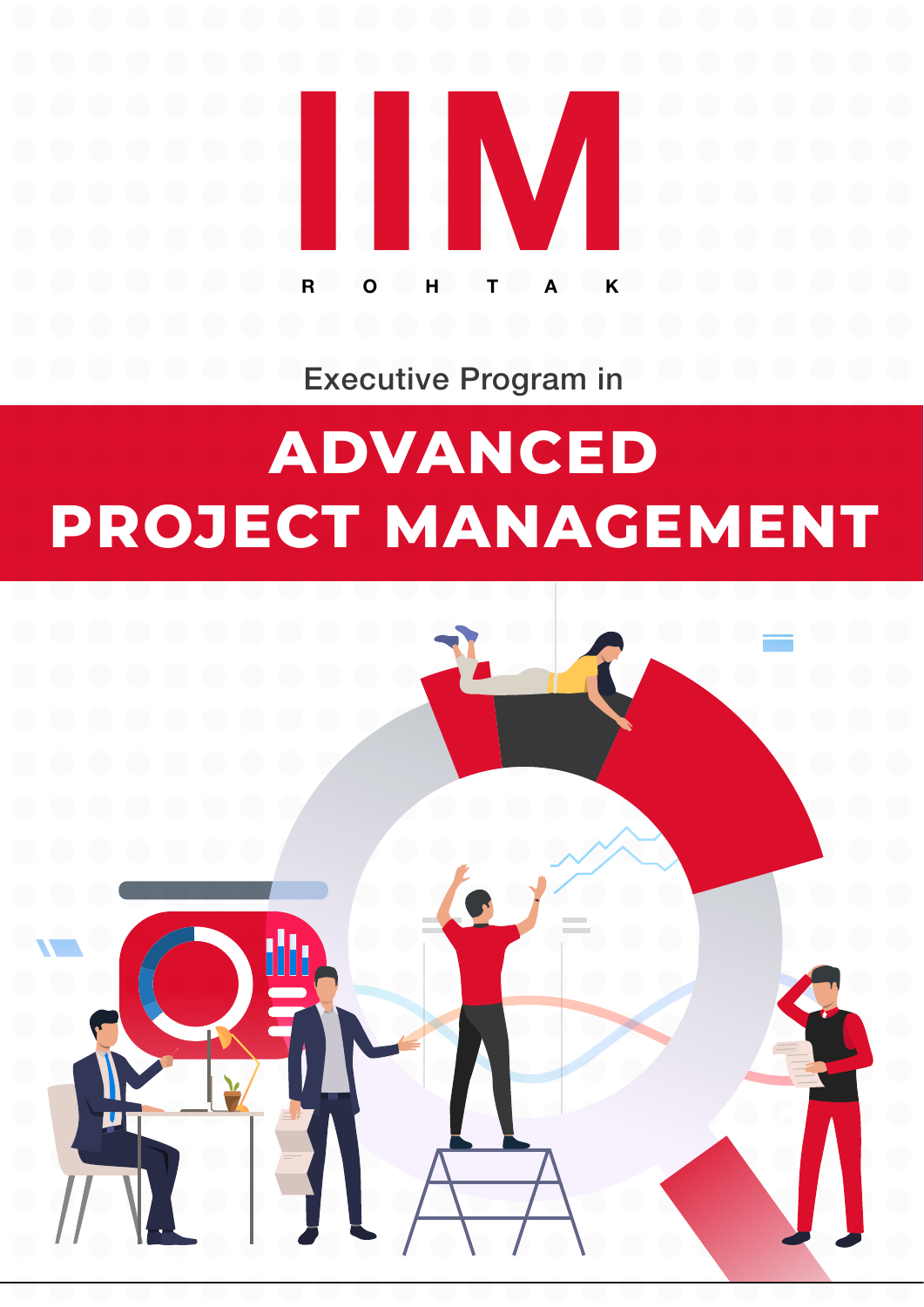

### **ABOUT IIM ROHTAK**

Indian Institute of Management Rohtak is the IIM established by the Ministry of HRD, Government of India by IIM Act 2017. IIM Rohtak is an institute of national importance as per Ministry of HRD, Government of India.

Established in 2009, Indian Institute of Management Rohtak is a benchmark for top management education in India with a vision to become a global leader in due course. The institute has an enlightened and progressive leadership, acclaimed faculty members, extensive infrastructure and robust teaching pedagogy in place. It continues to impart knowledge in the management domain with a unique cross-functional perspective to prepare future leaders who can manage and create powerful organizations. To realize the vision of the Institute, IIM Rohtak is providing world-class education in management not only through full-time and regular programmes but also through various long duration and short duration programmes.

Located within the National Capital Region (NCR) of India, IIM Rohtak is 90 minutes from Delhi international airport. The state-of-the-art campus spread over an area of 200 acres is strategically located on National Highway - 10 and is well connected to Delhi.

IIM Rohtak has been ranked amongst the top five IIMs in research. Institute offers a dynamic environment for high-quality research in all functional areas of management that will benefit various segments of the business and society.



**PROF. DHEERAJ P. SHARMA DIRECTOR, IIM ROHTAK**

 I am committed to providing to our faculty, staff, students, and other members of IIM Rohtak community a thriving culture that not only results in increased productivity but also fosters camaraderie and institute spirit. I invoke the ancient traditions of India to guide us to treat our work as worship so that we strive not for "work life balance" but for "work life integration". I believe that IIM Rohtak culture that stems from our ancient traditions will produce scholars, managers, professors, and policy-makers who will exhibit superior work-ethic, high commitment, impervious focus, extraordinary decisiveness, strong persistence and positive attitude.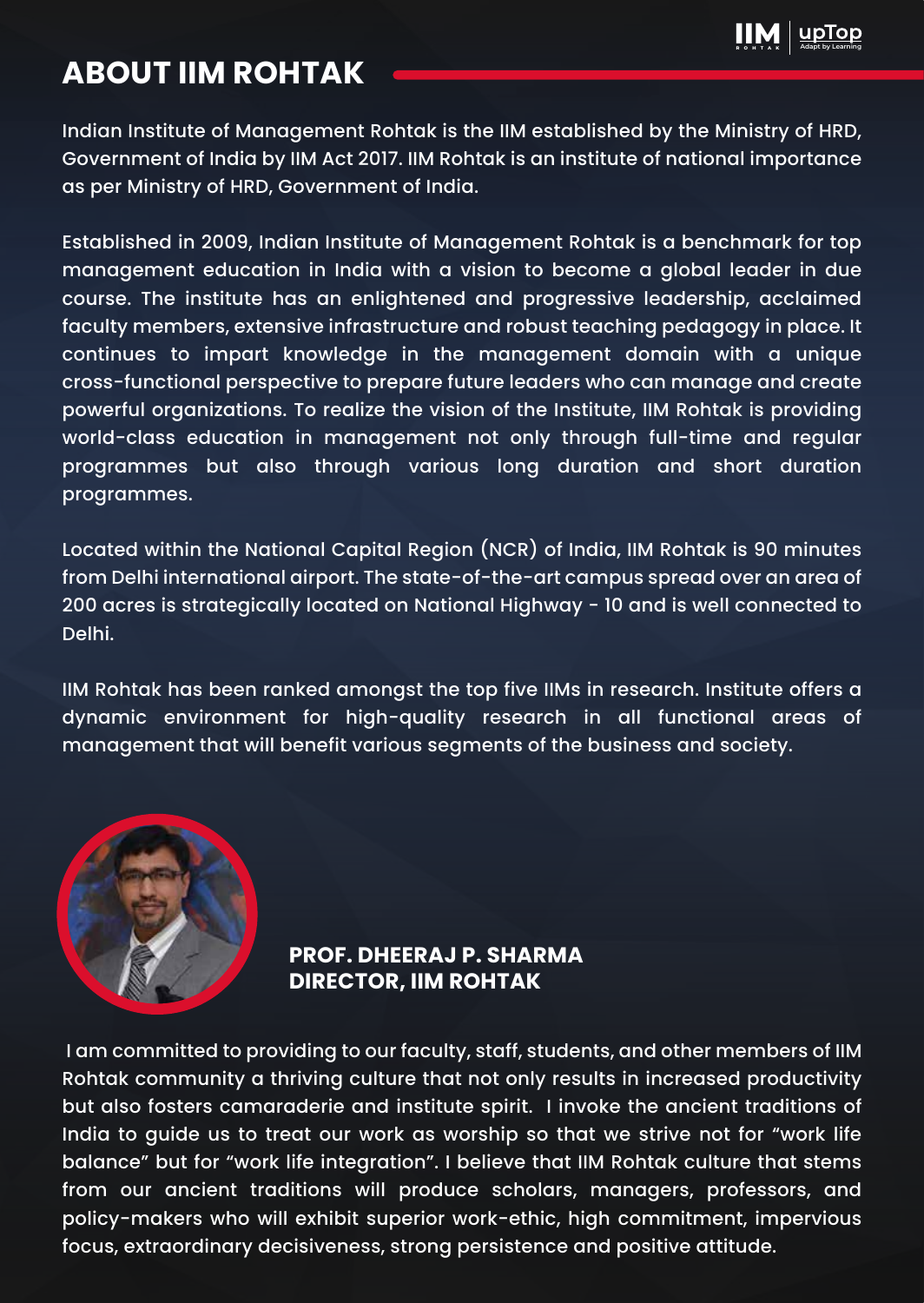

### **ABOUT UPTOP**

The speedy pace of universal revolution compels working professionals not only to gain mastery in current trends, digital transformations and platforms but also to be able to connect that knowledge to their daily job. The ability to adapt and learn evolving trends can often unlock the next step in career advancement.

We are a dedicated platform for working professionals to help them to adapt, overcome, improvise and stay UP on the TOP as continuous learning is the key to maintaining a competitive edge and achieve rapid career growth.

The concept is just not to offer rapid executives development programs but to make professionals self-aware about different career stages and the need of continued development also helping working professionals to self-realize the essential of filling the gaps to have a swift career growth.

The principle of executive education is not to follow traditional learnings but welcoming the right set of combinations in the development programs well aligned with the industry needs.

We do believe that the executive programs cannot be uniform or traditional but have to be aligned with emerging industry inclinations as executives require highly actionable insights, frameworks, and strategies to apply in their own roles and processes which will empower them to meaningfully contribute to the success of their organizations and to their career growth.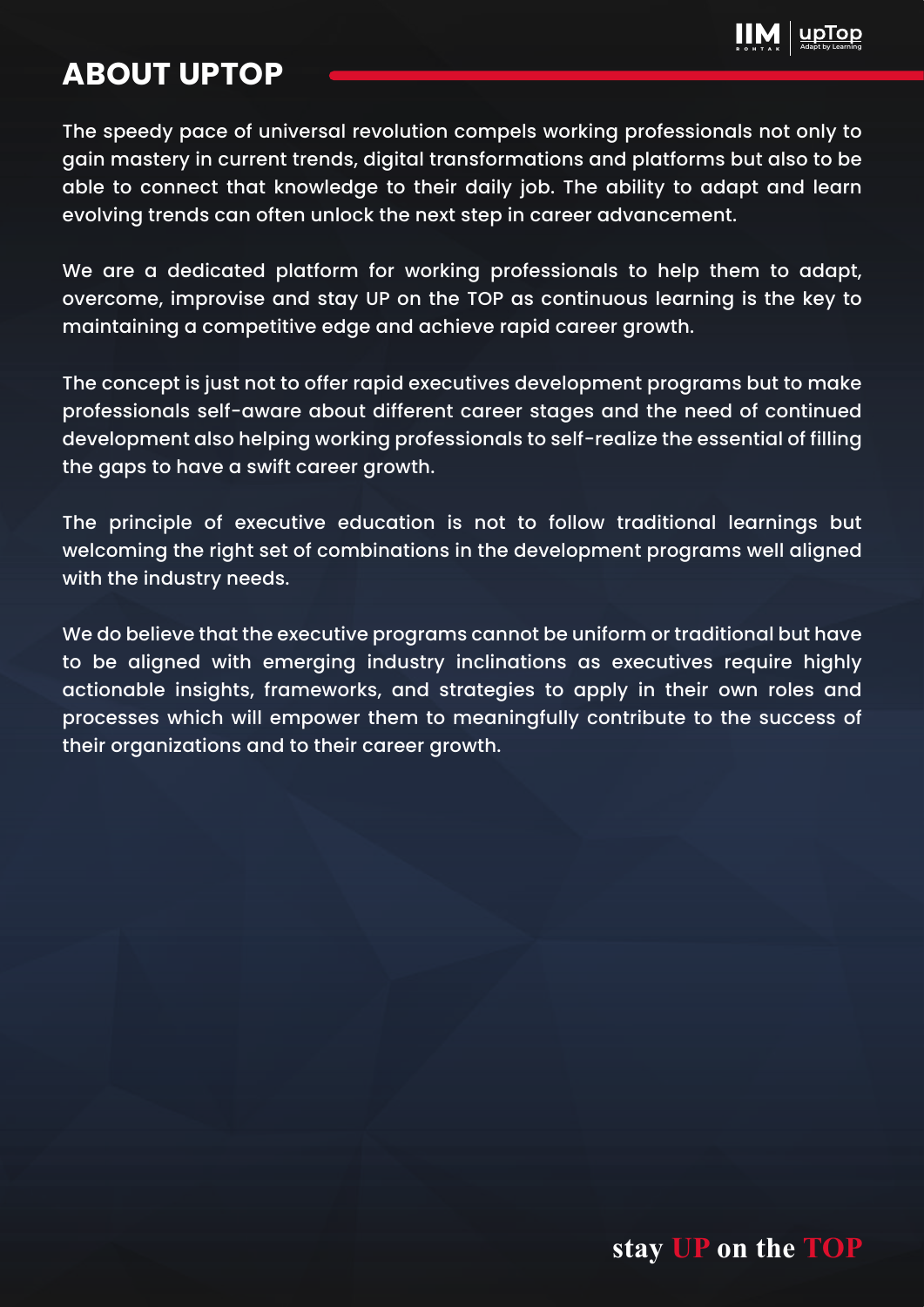

### **PROGRAM OVERVIEW**

IIM Rohtak Executive Program in Project Management is a must for professionals who want to embrace digital disruption, adopt lean techniques, and use tools that adapt to increasingly agile environments and wanted to have transitioned to Project Management roles.

The program focuses on how to manage projects, how in-time and efficient project delivery can accelerate, and industry-relevant knowledge will help you dive into project management for minimize project risks, and drive business value. Learn through project management tools like MS Project, and risk that deliver desired business outcomes.



Source :- Kissflow

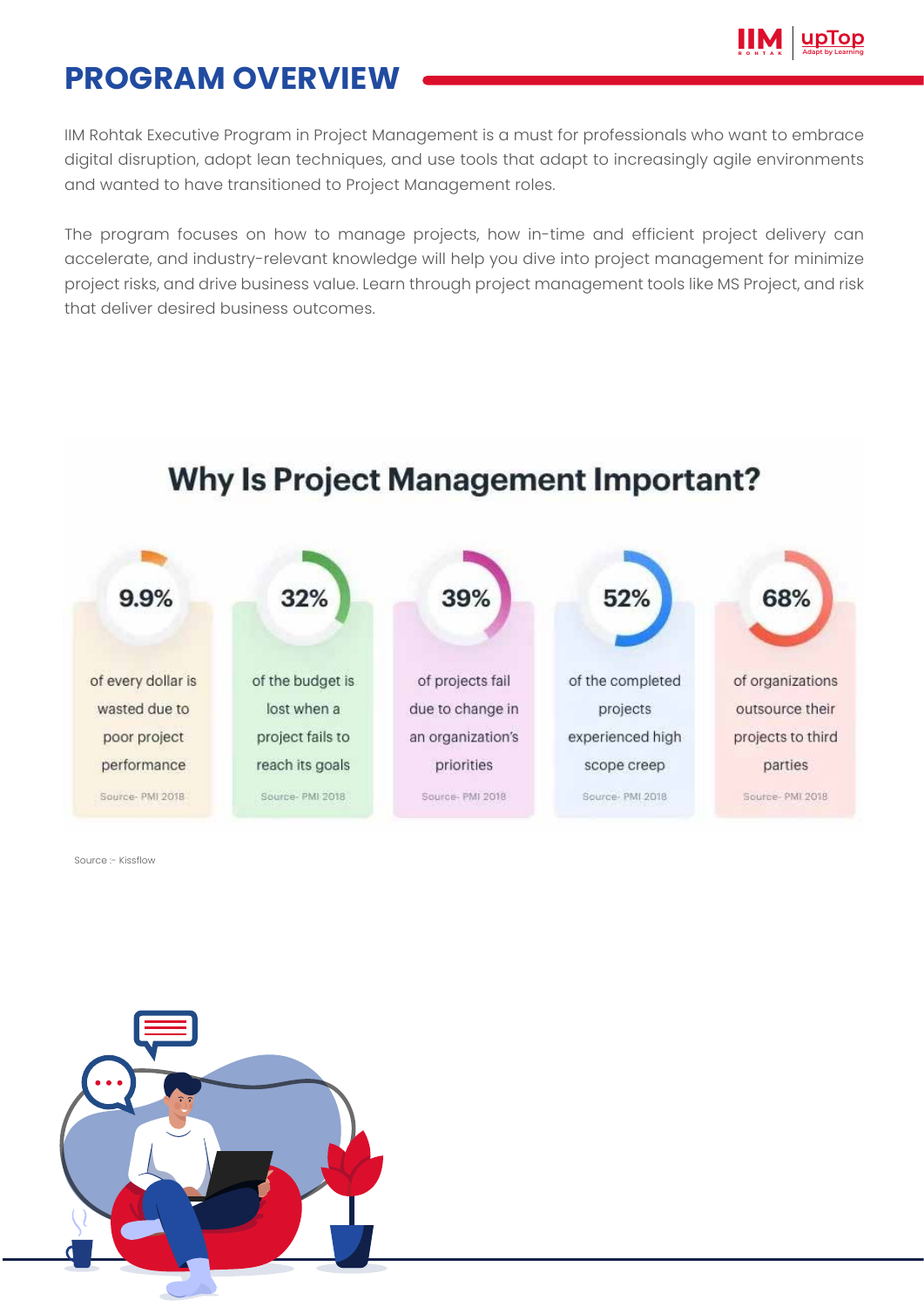# **KEY HIGHLIGHTS**





# **ANALYTICS TOOLS COVERED**

![](_page_4_Figure_4.jpeg)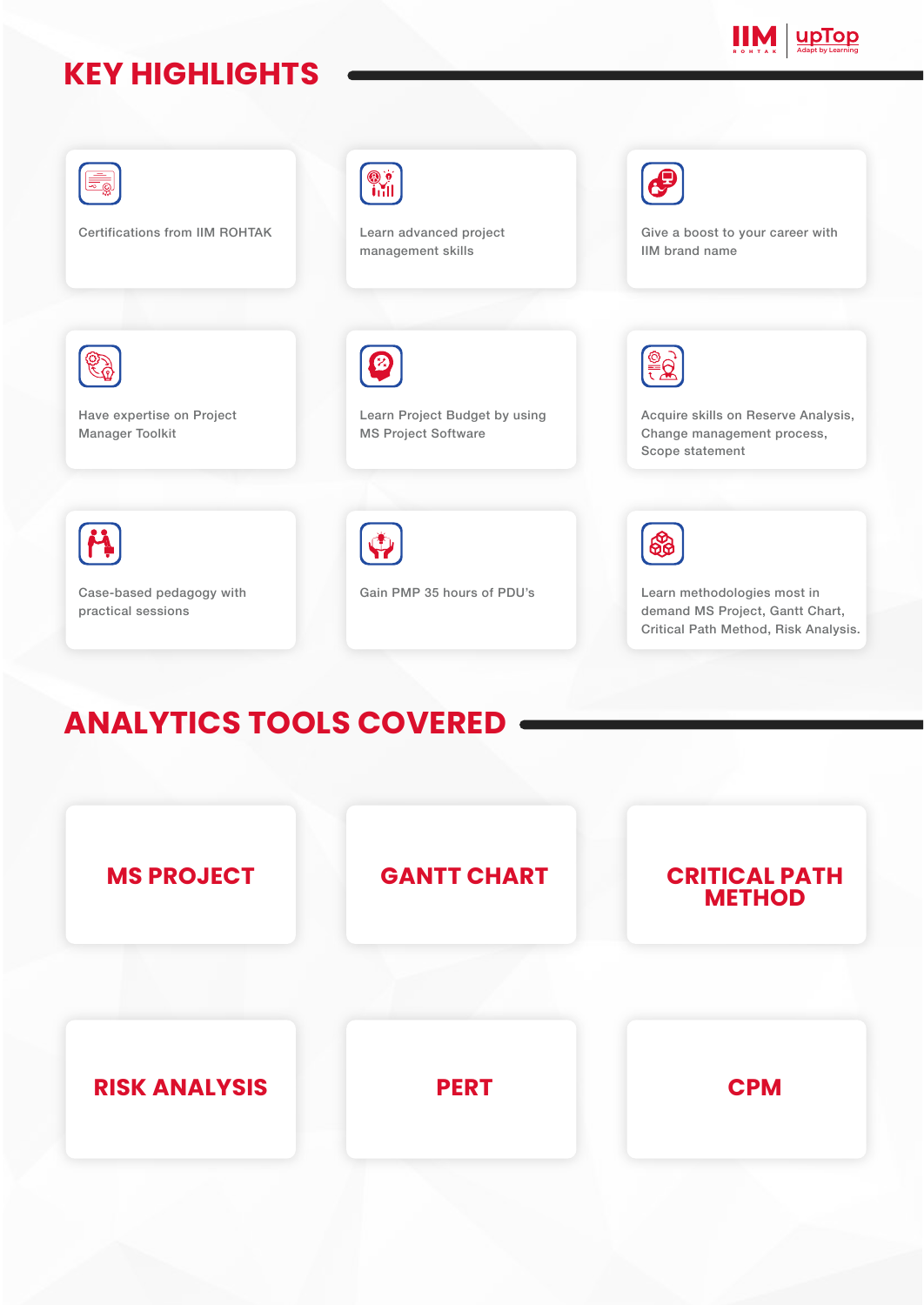# **PROGRAM CURRICULUM**

![](_page_5_Picture_1.jpeg)

![](_page_5_Picture_2.jpeg)

### **PROJECT MANAGEMENT FUNDAMENTALS**

- Project Management Knowledge Areas & Process Group  $\bullet$
- Project Manager Toolkit
- Alignment of Project Selection with the Strategy of Organization

#### **PROJECT SELECTION & PORTFOLIO MANAGEMENT BY EXCEL SOLVER**

- Critical Path Method: Forward Pass, Backward Pass, Float ò
- Scoring Models, Profile Models, Financial Models
- Payback Period, Net Present Value, Discounted Payback é
- Internal Rate of Return  $\ddot{\phantom{a}}$
- Project Selection & Portfolio Management by Excel Solver ö
- Time Cost Tradeoff by Excel Solver ò

#### **DEVELOPMENT OF FASTTRACKING NETWORK BY MS PROJECT**

- Shortening Project Duration by Fast Tracking
- Start to Start Relationship

م<del>ارس</del><br>مارس

- Start to Finish Relationship
- Finish to Finish Relationship
- Finish to Start with Negative Lag
- Demonstration of the Importance of Fast Tracking Network in  $\bullet$
- $\bullet$ Comparison with Simple Network with the help of MS Project Software

![](_page_5_Picture_22.jpeg)

#### **DEVELOPMENT OF CRITICAL CHAIN SCHEDULE BY MS PROJECT SOFTWARE**

- Project Resourcing: Managing Resource Conflicts, Tradeoff between  $\bullet$ Penalty Cost vs Resource Cost by MS Project Software
- Experience Sharing for Managing Projects  $\bullet$
- MS Project Exercises, Project Stakeholder Management / Communication Management
- Reserve Analysis , Change management process, Scope statement,  $\bullet$

![](_page_5_Picture_28.jpeg)

**ORGANIZATION STRUCTURE IN PROJECT MANAGEMENT PROJECT PROCUREMENT PLAN FOR MANAGING PROJECTS**

- Project Resourcing: Managing Resource Conflicts, Tradeoff between  $\bullet$ Penalty Cost vs Resource Cost by MS Project Software
- Experience Sharing for Managing Projects
- MS Project Exercises, Project Stakeholder Management / Communication Management
- $\bullet$ Reserve Analysis , Change management process, Scope statement,

![](_page_5_Picture_34.jpeg)

#### **PROJECT RISK MANAGEMENT**

- Project Risk Management through Project Simulation by Crystal Ball  $\bullet$ Software
- Project Risk Management: Risk Identification, Risk Analysis and Risk Response Planning
- Project Manager Toolkit for Managing Risk

![](_page_5_Picture_39.jpeg)

#### **DEVELOPMENT OF PROJECT BUDGET BY USING MS PROJECT SOFTWARE**

- Cost Estimation: Techniques, Cost Reduction Strategies for Ongoing Projects
- Development for Project Budget by using MS Project Software
- A Demonstration of Early Start Schedule and Late Start Schedule and their importance

![](_page_5_Figure_44.jpeg)

- Creating Linear and Power Demand Curve  $\bullet$
- Optimizing Price
- Estimating Demand Curves Without Price Elasticity
- Price Skimming
- Optimizing Sales Models
- Segmenting Customers to Maximize Revenue

![](_page_5_Picture_51.jpeg)

**MS PROJECT EXERCISES, PROJECT QUALITY MANAGEMENT: PROJECT MANAGER TOOLKIT FOR MANAGING PROJECTS**

MS Project Exercise

![](_page_5_Picture_54.jpeg)

#### **INTRODUCTION TO QUALITY AS APPLICABLE IN PROJECT MANAGEMENT**

- Discussion on Basic HRM Processes in Special Context of Team Management
- **•** Processes of Acquisition of Team
- Improving Efficiency of the Team  $\bullet$

![](_page_5_Picture_59.jpeg)

#### **PROJECT EXECUTION & MONITORING AND CONTROL**

- Discussion on Basic HRM Processes in Special Context of Team Management
- Processes of Acquisition of Team ٠
- **Improving Efficiency of the Team**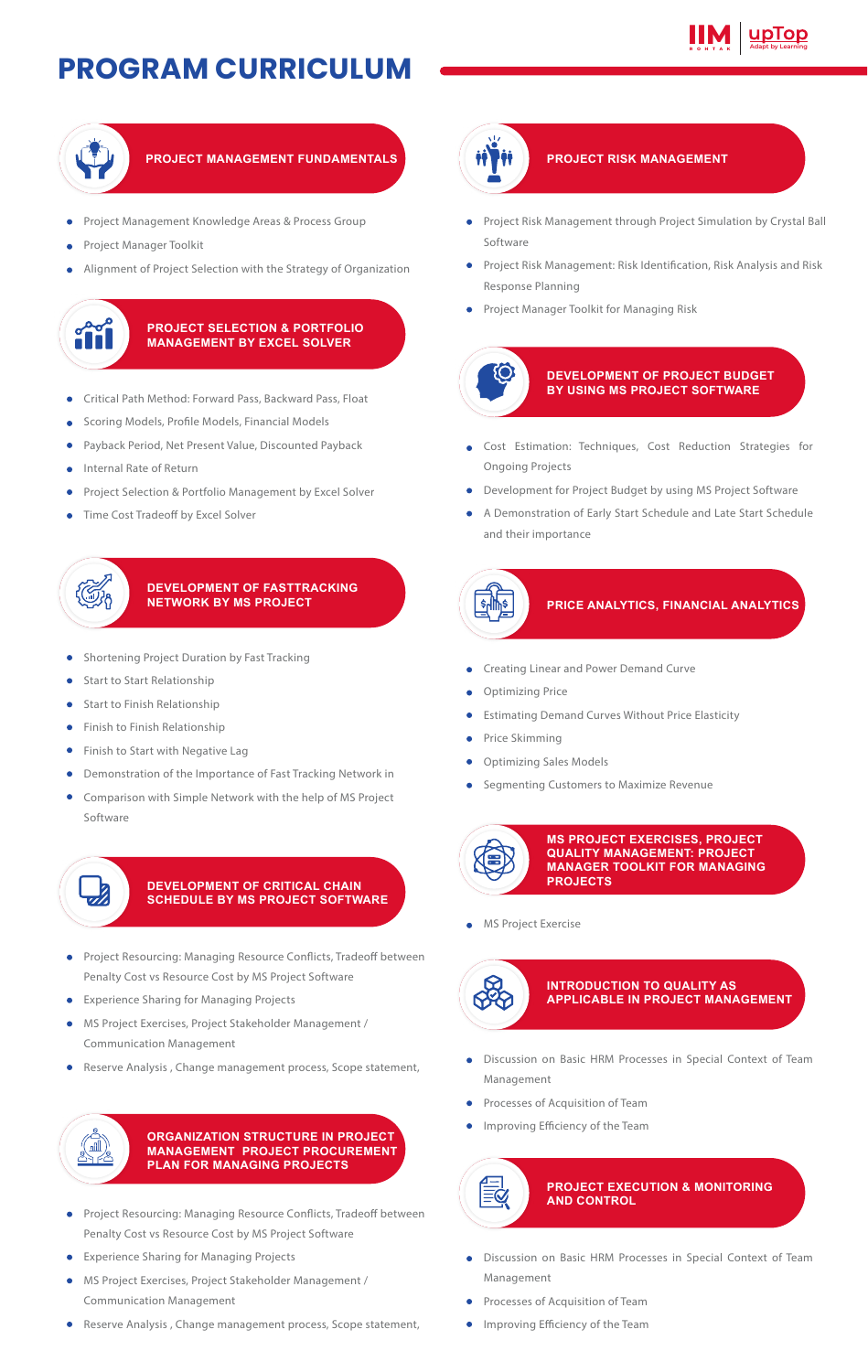![](_page_6_Picture_0.jpeg)

### **PROGRAM FACULTY**

![](_page_6_Picture_2.jpeg)

**Dr. Ashwani Kumar** Ph.D: IIT Roorkee

![](_page_6_Picture_4.jpeg)

**Dr. Chandra Prakash** Ph.D: IIT Roorkee

![](_page_6_Picture_6.jpeg)

**Dr. Priyank Sinha**  Ph.D: IIT Kanpur

![](_page_6_Picture_8.jpeg)

**Dr. Peeyush Pandey** Fellow IIM Indore

![](_page_6_Picture_10.jpeg)

**Dr. Mahamaya Mohanty** Ph.D: IIT Delhi

![](_page_6_Picture_12.jpeg)

**Dr. Rama Shankar Yadav** IIM Rohtak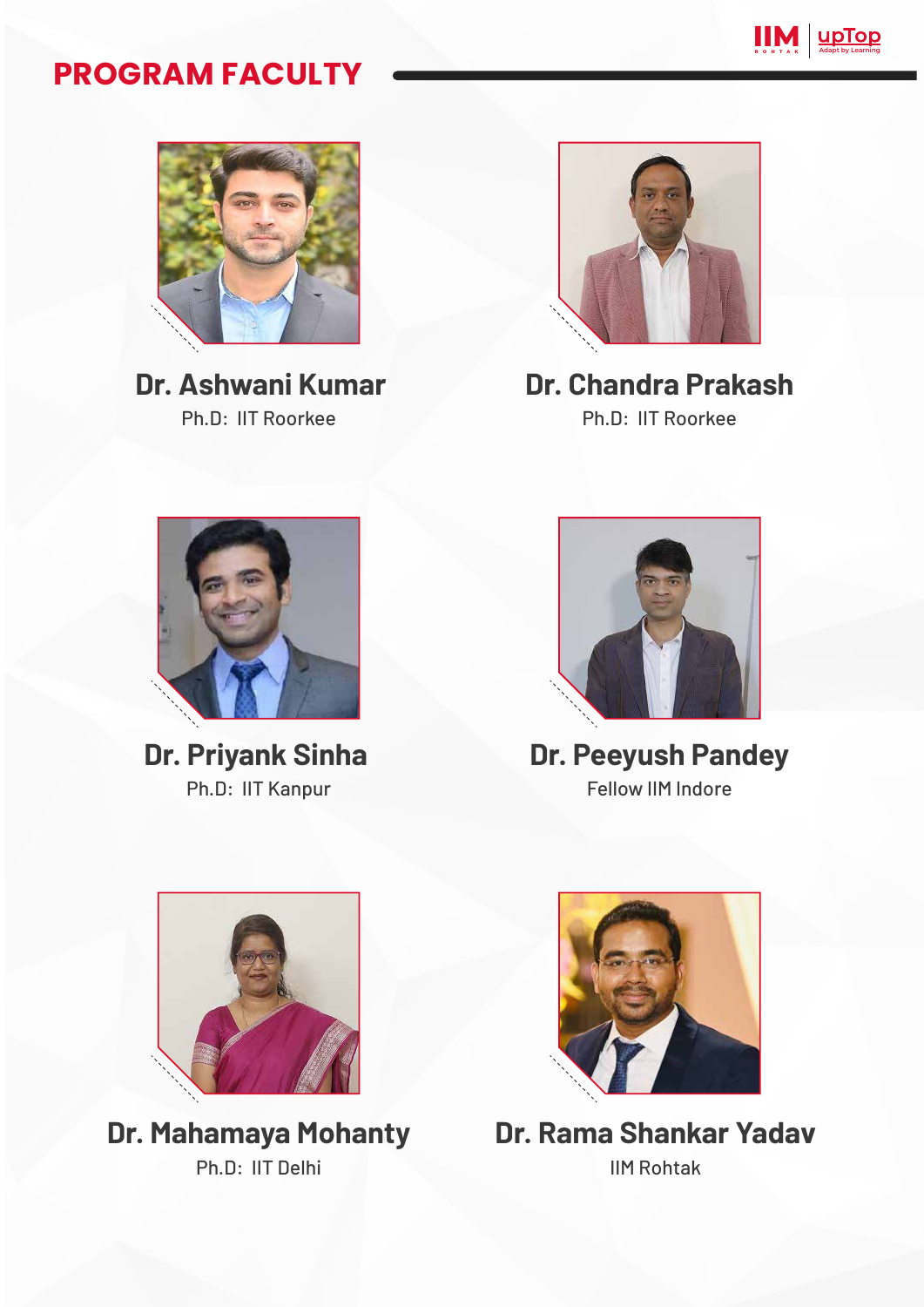# **WALL OF ACHIEVEMENT**

On successful completion of the program you'll be awarded by the certificate from the IIM Rohtak.

**Adapt by Learning** 

|                       |        | भारतीय प्रबंध संस्थान रोहतक<br><b>Indian Institute of Management Rohtak</b> | IIM-R                                                             |
|-----------------------|--------|-----------------------------------------------------------------------------|-------------------------------------------------------------------|
|                       |        | <b>Certificate</b>                                                          |                                                                   |
|                       |        | XXXXXXXXXX                                                                  |                                                                   |
|                       |        | has done online Executive Education Programme titled                        | 'Advanced Project Mangement' conducted by IIM Rohtak For 50 hours |
|                       | during | XXXXXXXXXXX                                                                 |                                                                   |
| Programme Coordinator |        | Chairbersor<br><b>Executive Education</b>                                   | Research & Executive Education                                    |

![](_page_7_Picture_3.jpeg)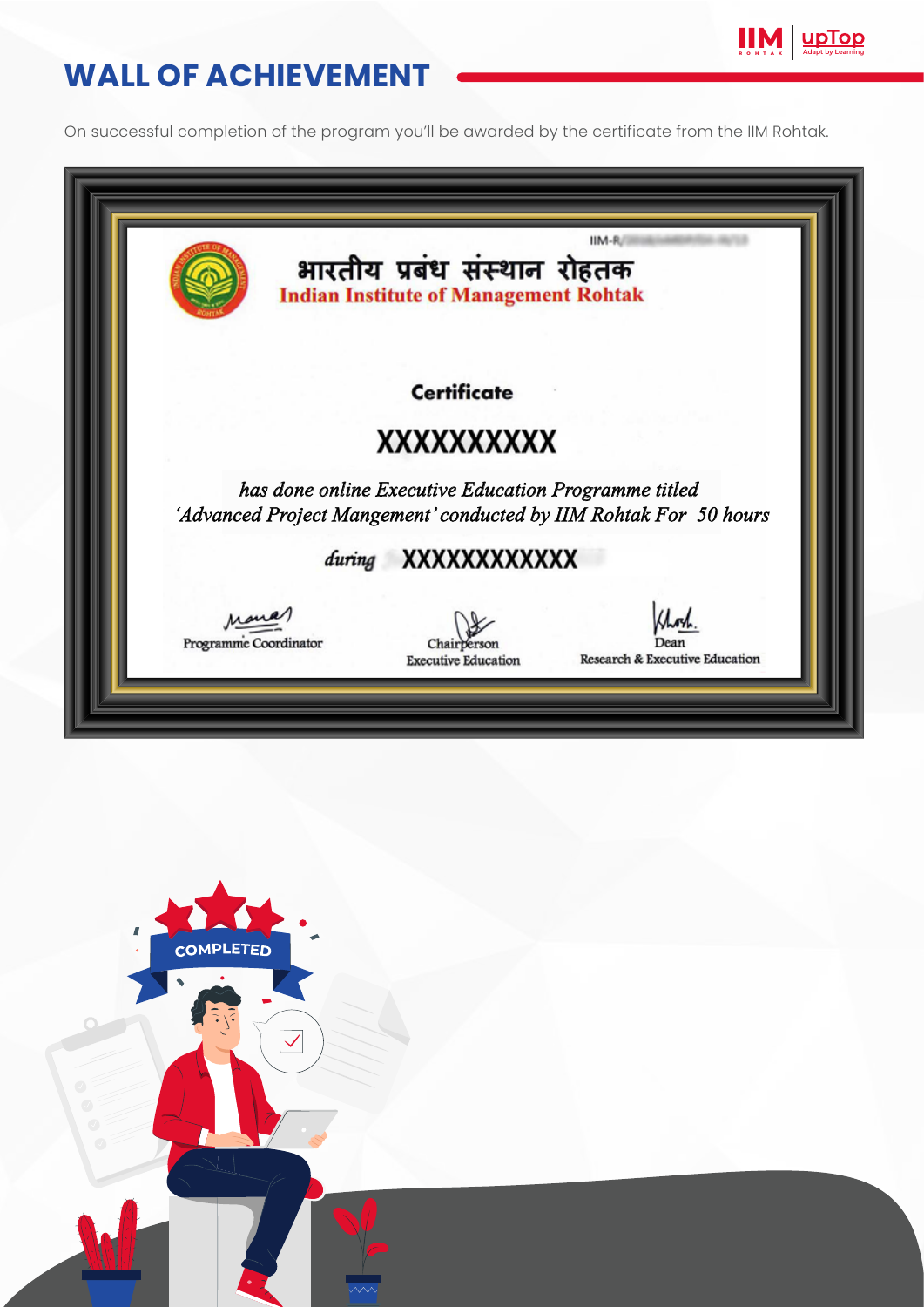### **PROGRAM DETAILS**

![](_page_8_Picture_1.jpeg)

### Admissions Closing Slot 1 : 30th Apr (30 Seats) | Slot 2 : 1st May - 31st May (20 Seats) | Slot 3 : 1st Jun - 19th Jun (10 Seats) Duration 3 to 4 Months Format 50 hours Live Interactive Sessions Program Fee INR 60,000 + GST (Pay in 3 easy EMI's) Program Innaguration 26th June, 2022

### Eligibility Criteria

Graduate (10+2+3) in any stream from recognised university.

### **Attendance**

Minimum 70% attendance is mandatory for successful completion of the program.

### Evaluation

Performance of participants will be monitored through continuous evaluation on assessments, quizzes & project work. No end course exams will be conducted.

# **HOW TO APPLY**

![](_page_8_Picture_10.jpeg)